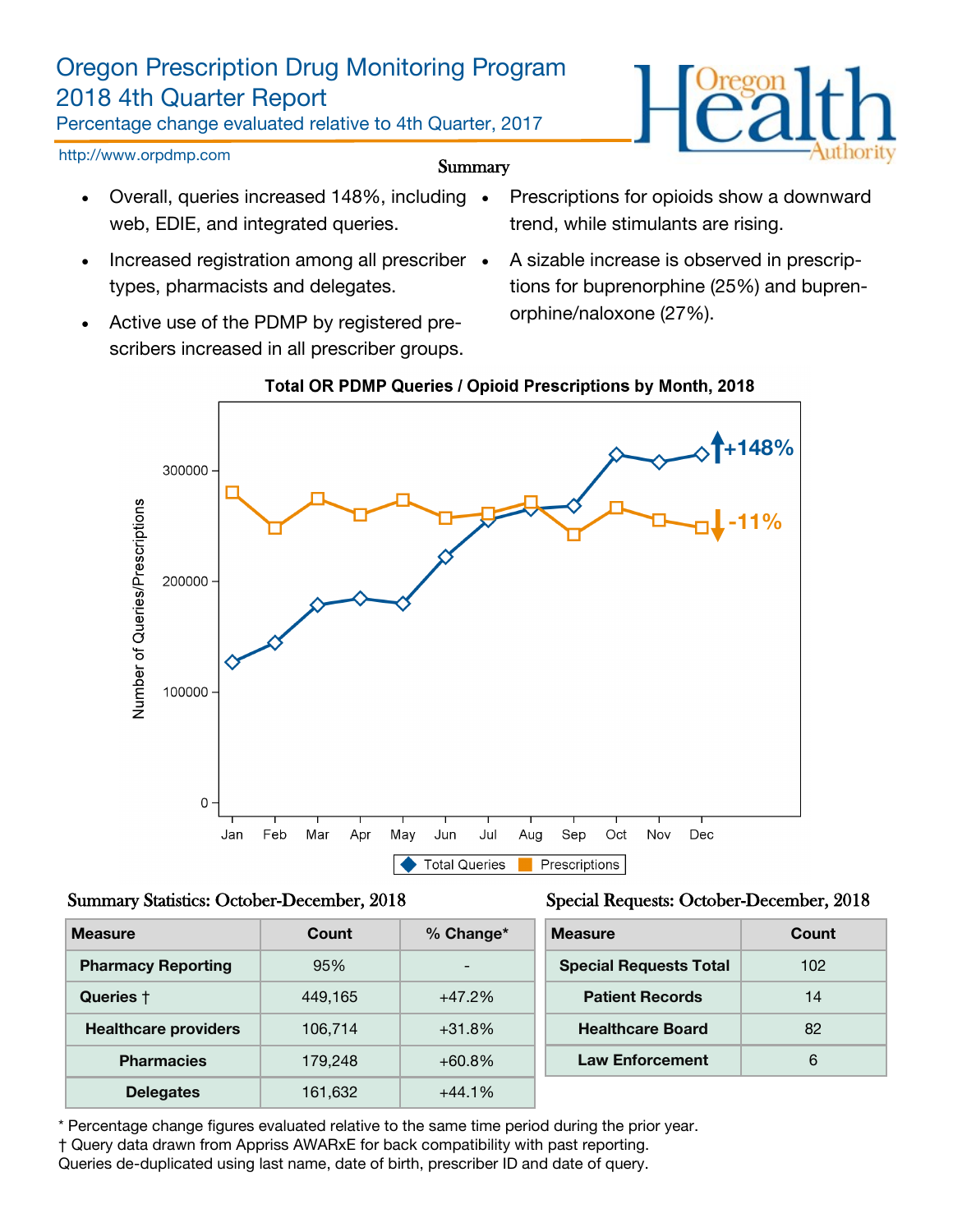Percentage change evaluated relative to 4th Quarter, 2017



http://www.orpdmp.com

### PDMP Enrollment and System Use: October-December, 2018

|                           | <b>Prescribers</b> | <b>Enrolled</b> | Queried        |
|---------------------------|--------------------|-----------------|----------------|
| <b>All Prescribers</b>    | 17,141             | 14,261 / 83.2 % | 4,774 / 33.5 % |
| <b>Top 4K Prescribers</b> | 4,000              | 3,752 / 93.8 %  | 1,867 / 49.8 % |
| <b>Top 2K Prescribers</b> | 2,000              | 1,918 / 95.9 %  | 1,061 / 55.3 % |

- During the 4th quarter there were 17,141 prescribers who wrote prescriptions for controlled substances in Oregon.
- Registration for the system has increased dramatically among all prescribers and especially among frequent prescribers reflecting the impact of mandatory registration.
- Use of the PDMP by enrolled prescribers remains relatively steady despite the influx of new registrants. In quarter four 33.5% of enrolled prescribers queried the system. This was down slightly from 38.6% at the close of quarter three, and down considerably from the same time the previous year. Many new registrants enrolled to comply with the mandate. Some of these new registrants are infrequent prescribers that may be less likely to use the system.

| <b>Discipline</b> | <b>Total User</b><br><b>Accounts</b> | % Change* | <b>Active Users</b> ±† | % Change* | <b>Average Queries</b><br>per User±† |
|-------------------|--------------------------------------|-----------|------------------------|-----------|--------------------------------------|
| <b>MD/PA/DO</b>   | 16,003                               | +226%     | 3,156                  | $+52%$    | 23                                   |
| <b>Delegates</b>  | 4,181                                | $+53%$    | 2,429                  | $+57%$    | 67                                   |
| <b>RPh</b>        | 3,285                                | $+23%$    | 1,959                  | $+21%$    | 92                                   |
| <b>NP/CNS-PP</b>  | 3,215                                | $+119%$   | 1,110                  | $+53%$    | 27                                   |
| <b>DDS/DMD</b>    | 2,623                                | +194%     | 463                    | $+82%$    | 8                                    |
| <b>ND</b>         | 523                                  | $+108%$   | 169                    | $+82%$    | 11                                   |

PDMP Query by User Group: October-December 2018

- PDMP registration has increased among all prescriber groups, pharmacists and delegates.
- The number of registered users actively using the PDMP increased relative to the same quarter last year.
- Patterns of registration and use are likely driven by state mandated PDMP registration for prescribers and health IT integration efforts undertaken by health care systems.

\* Percentage change figures evaluated relative to the same time period during the prior year.

± Users that have submitted a query this quarter.

† Query data drawn from Appriss AWARxE for back compatibility with past reporting. Queries de-duplicated using last name, date of birth, prescriber ID and date of query.